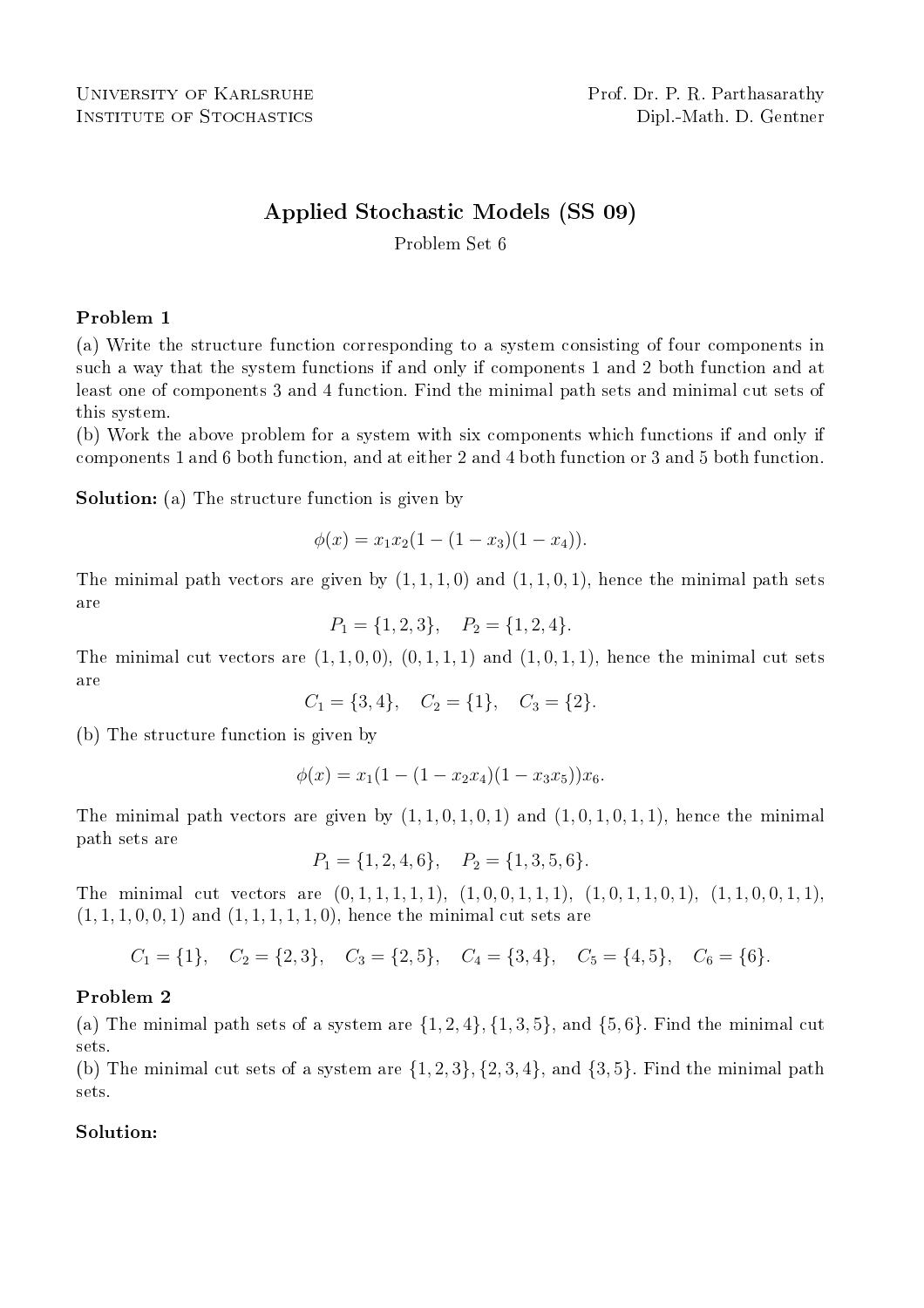(a) Any system can be written as a parallel arrangement of its respective minimal paths (whose components are arranged in series). In our case the system must consequently have a structure function of the form

$$
\phi(x) = 1 - (1 - x_1 x_2 x_4)(1 - x_1 x_3 x_5)(1 - x_5 x_6).
$$

Now a cut set must contain at least one point of each path set, otherwise it would not cut. Hence since we are looking only for the minimal cut sets, we can restrict our attention to the following candidates:

$$
{1, 5}, {1, 6}, {2, 1, 5}, {2, 1, 6}, {2, 3, 5}, {2, 3, 6}, {2, 5}, {2, 1, 6}{2, 5, 6}, {4, 1, 5}, {4, 1, 6}, {4, 3, 5}, {4, 3, 6}, {4, 5}, {4, 5, 6}.
$$

From these, only

$$
\{1,5\},\{1,6\},\{2,3,6\},\{2,5\},\{4,3,6\},\{4,5\}
$$

are minimal.

(b) Any system can be written as a series arrangement of its respective minimal cut sets (whose components are arranged parallel). In our case the system must consequently have a structure function of the form

$$
\phi(x) = (1 - (1 - x_1)(1 - x_2)(1 - x_3))(1 - (1 - x_2)(1 - x_3)(1 - x_4))(1 - (1 - x_3)(1 - x_5)).
$$

A path set must contain at least one point of each cut set, otherwise it would not be a path. Hence we may restrict our attention to the sets

$$
{1, 2, 3}, {1, 2, 5}, {1, 3}, {1, 3, 5}, {1, 4, 3}, {1, 4, 5}, {2, 3}, {2, 5}, {2, 3, 5}, {2, 3}, {2, 4, 3}, {2, 4, 5}, {3, 2}, {3, 2, 5}, {3}, {3, 5}, {3, 4}, {3, 4, 5}.
$$

From these the minimal ones are

$$
\{1,4,5\},\{2,5\},\{3\}.
$$

#### Problem 3

(a) Find the reliability function r of a 2-out-of-4 system with independent components. If the reliabilities of the components are all equal to 0.2, find  $r(0.2)$ .

(b) Find the reliability function of a bridge system with independent components. If the reliabilities of the components are all equal to 0.2, find  $r(0.2)$ .

Solution: (a) The structure function of a 2-out-of-4-system is given by (parallel system of minimal path sets!)

$$
\phi(x) = 1 - (1 - x_1 x_2)(1 - x_1 x_3)(1 - x_1 x_4)(1 - x_2 x_3)(1 - x_2 x_4)(1 - x_3 x_4).
$$

One could expand this, use the relation  $x_i^2 = x_i$  and form the expectation of the result using linearity. Instead we note that one may write any system in terms of its paths sets  $P$  (all path sets - not only the minimal ones) in the form

$$
\phi(x) = \sum_{P \in \mathcal{P}} \prod_{i \in P} x_i \prod_{i \in P^c} (1 - x_i).
$$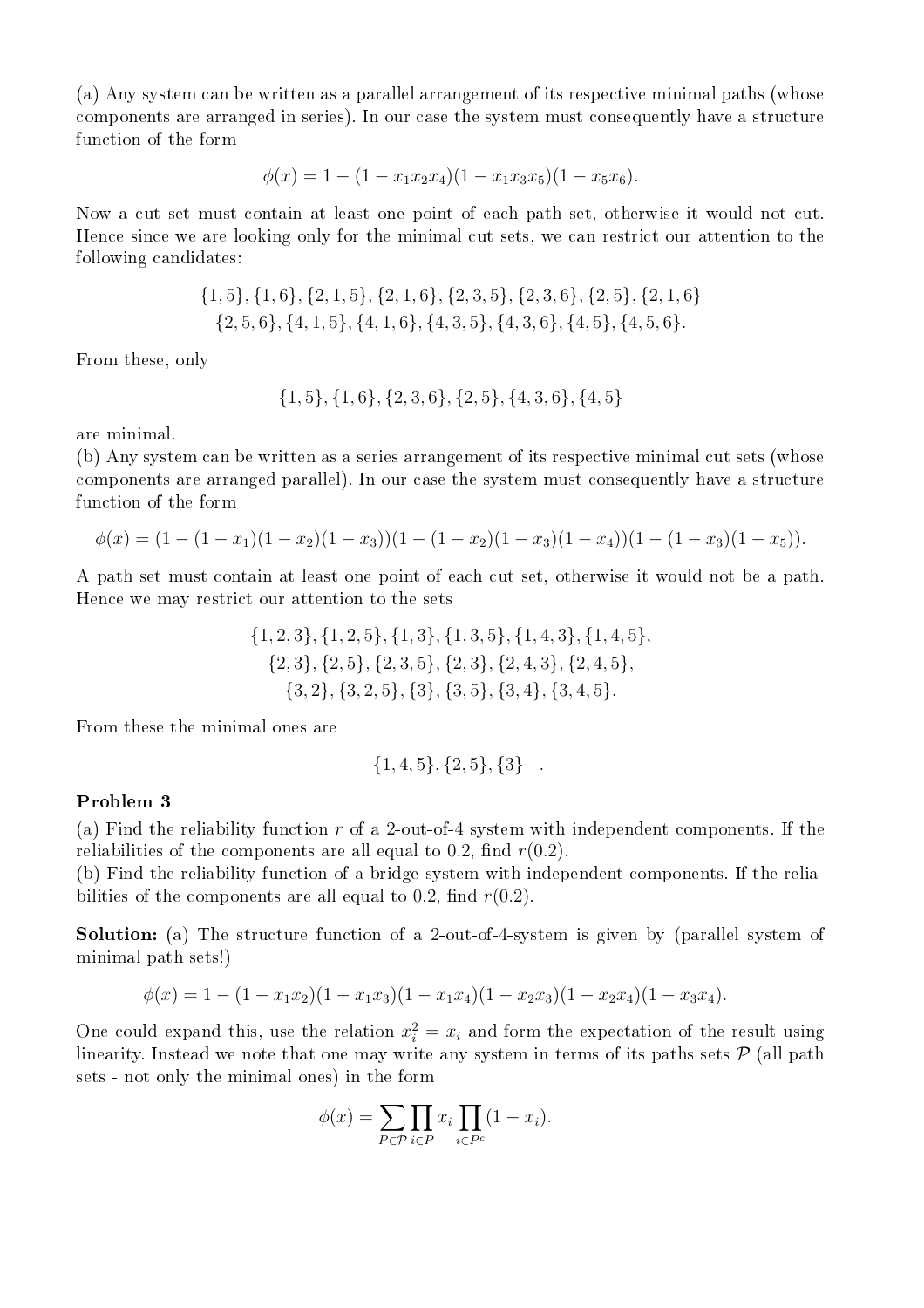(To see this, plug in a path vector and note that all but one term in the sum vanish. If you plug in a cut vector on the other hand, then all terms vanish.) In our case, this yields

$$
\begin{array}{rcl}\n\phi(x) & = & x_1 x_2 (1 - x_3)(1 - x_4) + x_1 x_3 (1 - x_2)(1 - x_4) + x_1 x_4 (1 - x_2)(1 - x_3) \\
& + & x_2 x_3 (1 - x_1)(1 - x_4) + x_2 x_4 (1 - x_1)(1 - x_3) + x_3 x_4 (1 - x_1)(1 - x_2) \\
& + & x_1 x_2 x_3 (1 - x_4) + x_1 x_2 x_4 (1 - x_3) + x_1 x_3 x_4 (1 - x_2) + x_2 x_3 x_4 (1 - x_1) \\
& + & x_1 x_2 x_3 x_4.\n\end{array}
$$

Using the linearity of expectation yields

$$
r(p) = p_1p_2(1-p_3)(1-p_4) + p_1p_3(1-p_2)(1-p_4) + p_1p_4(1-p_2)(1-p_3) + p_2p_3(1-p_1)(1-p_4) + p_2p_4(1-p_1)(1-p_3) + p_3p_4(1-p_1)(1-p_2) + p_1p_2p_3(1-p_4) + p_1p_2p_4(1-p_3) + p_1p_3p_4(1-p_2) + p_2p_3p_4(1-p_1) + p_1p_2p_3p_4.
$$

In case  $p_i \equiv p$ , this takes the form

$$
r(p) = \sum_{k=2}^{4} {4 \choose k} p^{k} (1-p)^{4-k} = 1 - (1-p)^{4} - 4p(1-p)^{3},
$$

and  $p=\frac{1}{5}$  $rac{1}{5}$  yields  $r(\frac{1}{5})$  $(\frac{1}{5}) = \frac{113}{625}.$ 

(b) Here we use the parallel representation in terms of minimal path sets to find

$$
\phi(x) = 1 - (1 - x_1 x_4)(1 - x_1 x_3 x_5)(1 - x_2 x_5)(1 - x_2 x_3 x_4)
$$

and using the relations  $x_i^2 = x_i$  we can expand this as follows:

$$
\begin{array}{rcl}\n\phi(x) & = & x_1x_4 + x_1x_3x_5 + x_2x_5 + x_2x_3x_4 \\
& - & x_1x_3x_4x_5 - x_1x_2x_4x_5 - x_1x_2x_3x_4 - x_1x_2x_3x_5 - x_1x_2x_3x_4x_5 - x_2x_3x_4x_5 \\
& + & 4 \cdot x_1x_2x_3x_4x_5 \\
& - & x_1x_2x_3x_4x_5\n\end{array}
$$

Taking expectation this yields

 $r(p) = p_1p_4 + p_1p_3p_5 + p_2p_5 + p_2p_3p_4 - p_1p_3p_4p_5 - p_1p_2p_3p_4 - p_1p_2p_4p_5 - p_1p_2p_3p_5 - p_2p_3p_4p_5 + 2 \cdot p_1p_2p_3p_4p_5.$ If  $p_i \equiv p$ , then  $r(p) = 2p^2 + 2p^3 - 5p^4 + 2p^5$ . For example  $r(0.2) = 0.08864...$ 

Here is a picture: